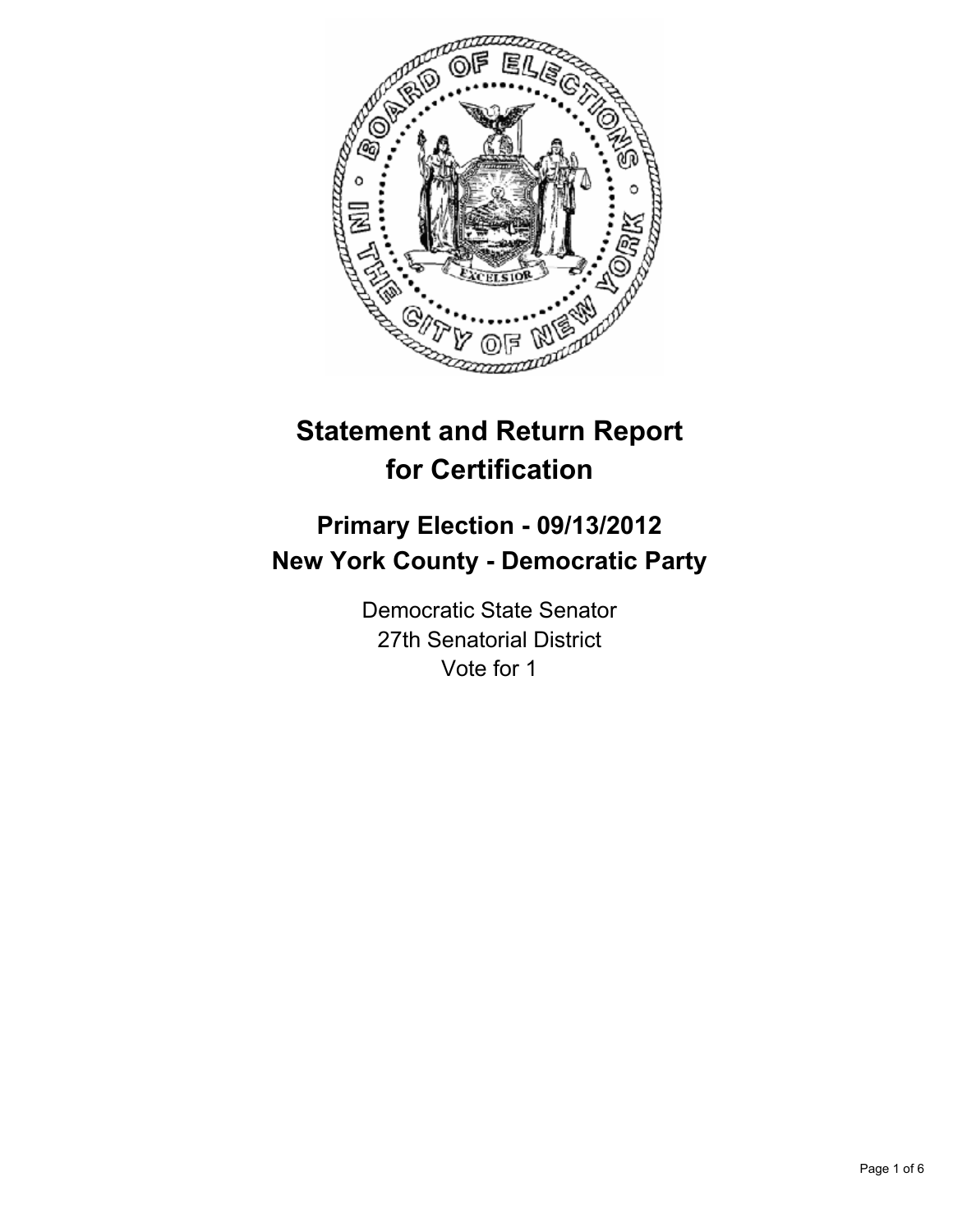

| <b>PUBLIC COUNTER</b>                                    | 47 |
|----------------------------------------------------------|----|
| <b>EMERGENCY</b>                                         | 0  |
| ABSENTEE/MILITARY                                        | 1  |
| FEDERAL                                                  | 0  |
| SPECIAL PRESIDENTIAL                                     | 0  |
| <b>AFFIDAVIT</b>                                         | 0  |
| <b>Total Ballots</b>                                     | 48 |
| Less - Inapplicable Federal/Special Presidential Ballots | 0  |
| <b>Total Applicable Ballots</b>                          | 48 |
| TANIKA INLAW                                             | 5  |
| THOMAS M. GRECO                                          | 6  |
| <b>BRAD M. HOYLMAN</b>                                   | 34 |
| <b>Total Votes</b>                                       | 45 |
| Unrecorded                                               | 3  |

| <b>PUBLIC COUNTER</b>                                    | 3.031          |
|----------------------------------------------------------|----------------|
| <b>EMERGENCY</b>                                         | 3              |
| ABSENTEE/MILITARY                                        | 108            |
| <b>FEDERAL</b>                                           | 0              |
| <b>SPECIAL PRESIDENTIAL</b>                              | $\mathbf{0}$   |
| <b>AFFIDAVIT</b>                                         | 29             |
| <b>Total Ballots</b>                                     | 3,171          |
| Less - Inapplicable Federal/Special Presidential Ballots | 0              |
| <b>Total Applicable Ballots</b>                          | 3,171          |
| <b>TANIKA INLAW</b>                                      | 227            |
| THOMAS M. GRECO                                          | 599            |
| <b>BRAD M. HOYLMAN</b>                                   | 2,282          |
| BRIAN DAVID MOONEY (WRITE-IN)                            | 1              |
| DAVID MADDOX (WRITE-IN)                                  | 1              |
| DENISE ROBERTS (WRITE-IN)                                | 1              |
| MELISSA SKLARZ (WRITE-IN)                                | 1              |
| SHIRLEY HUNDLEY (WRITE-IN)                               | 1              |
| SUSAN WIEDERMAN (WRITE-IN)                               | 1              |
| TOM DUANE (WRITE-IN)                                     | 4              |
| UNATTRIBUTABLE WRITE-IN (WRITE-IN)                       | $\overline{2}$ |
| VAUNE TRACHTMAN (WRITE-IN)                               | 1              |
| <b>Total Votes</b>                                       | 3,121          |
| Unrecorded                                               | 50             |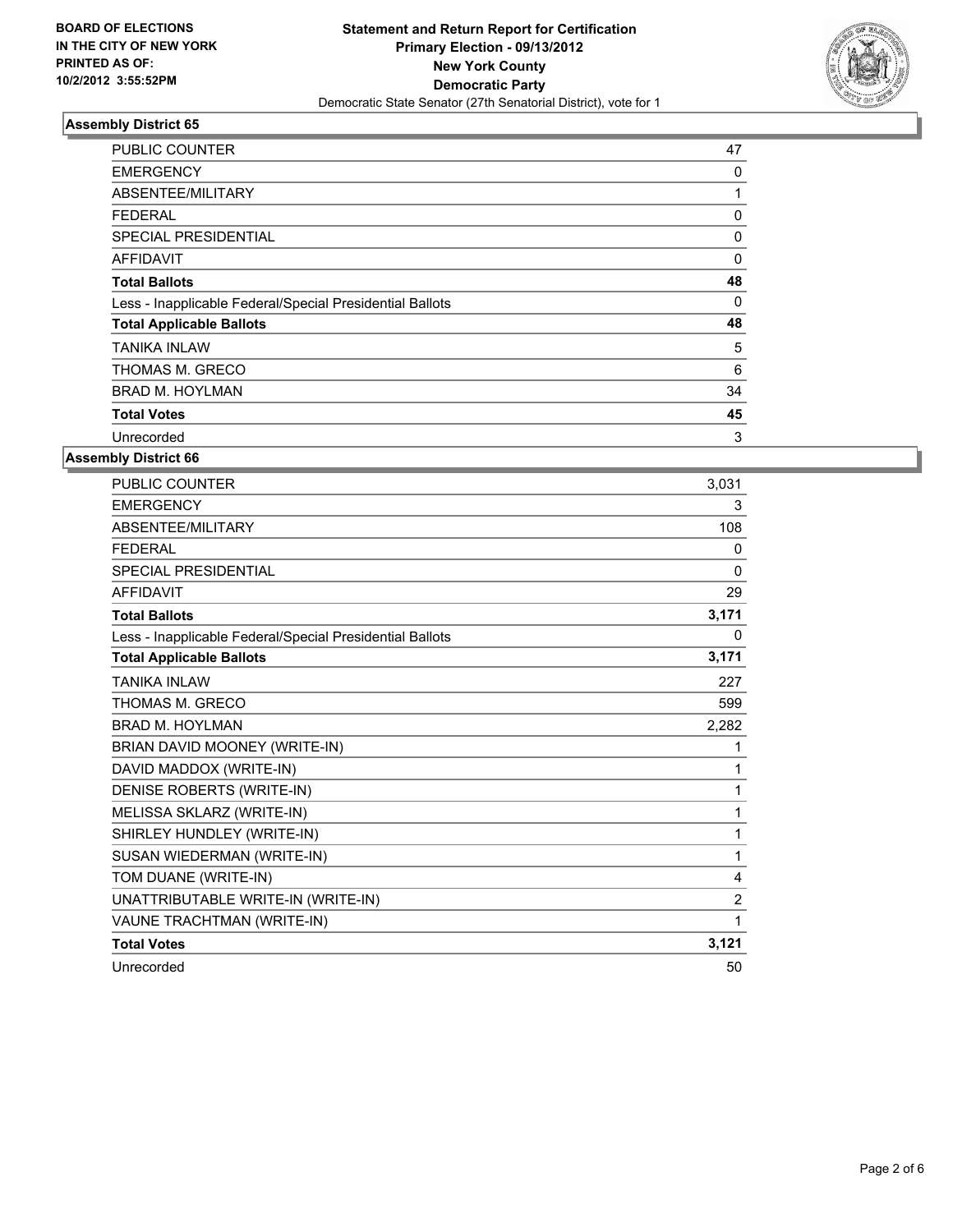

| <b>PUBLIC COUNTER</b>                                    | 2,345        |
|----------------------------------------------------------|--------------|
| <b>EMERGENCY</b>                                         | 10           |
| ABSENTEE/MILITARY                                        | 79           |
| <b>FEDERAL</b>                                           | 0            |
| <b>SPECIAL PRESIDENTIAL</b>                              | $\mathbf{0}$ |
| <b>AFFIDAVIT</b>                                         | 18           |
| <b>Total Ballots</b>                                     | 2,452        |
| Less - Inapplicable Federal/Special Presidential Ballots | 0            |
|                                                          |              |
| <b>Total Applicable Ballots</b>                          | 2,452        |
| TANIKA INLAW                                             | 210          |
| THOMAS M. GRECO                                          | 434          |
| <b>BRAD M. HOYLMAN</b>                                   | 1,715        |
| ADRIANO ESPAILLAT (WRITE-IN)                             | 1            |
| UNATTRIBUTABLE WRITE-IN (WRITE-IN)                       | 3            |
| <b>Total Votes</b>                                       | 2,363        |

| <b>PUBLIC COUNTER</b>                                    | 48             |
|----------------------------------------------------------|----------------|
| <b>EMERGENCY</b>                                         | 0              |
| ABSENTEE/MILITARY                                        | 12             |
| FEDERAL                                                  | 0              |
| <b>SPECIAL PRESIDENTIAL</b>                              | 0              |
| AFFIDAVIT                                                | 0              |
| <b>Total Ballots</b>                                     | 60             |
| Less - Inapplicable Federal/Special Presidential Ballots | 0              |
| <b>Total Applicable Ballots</b>                          | 60             |
| TANIKA INLAW                                             | 14             |
| THOMAS M. GRECO                                          | 8              |
| <b>BRAD M. HOYLMAN</b>                                   | 36             |
| <b>Total Votes</b>                                       | 58             |
| Unrecorded                                               | $\overline{2}$ |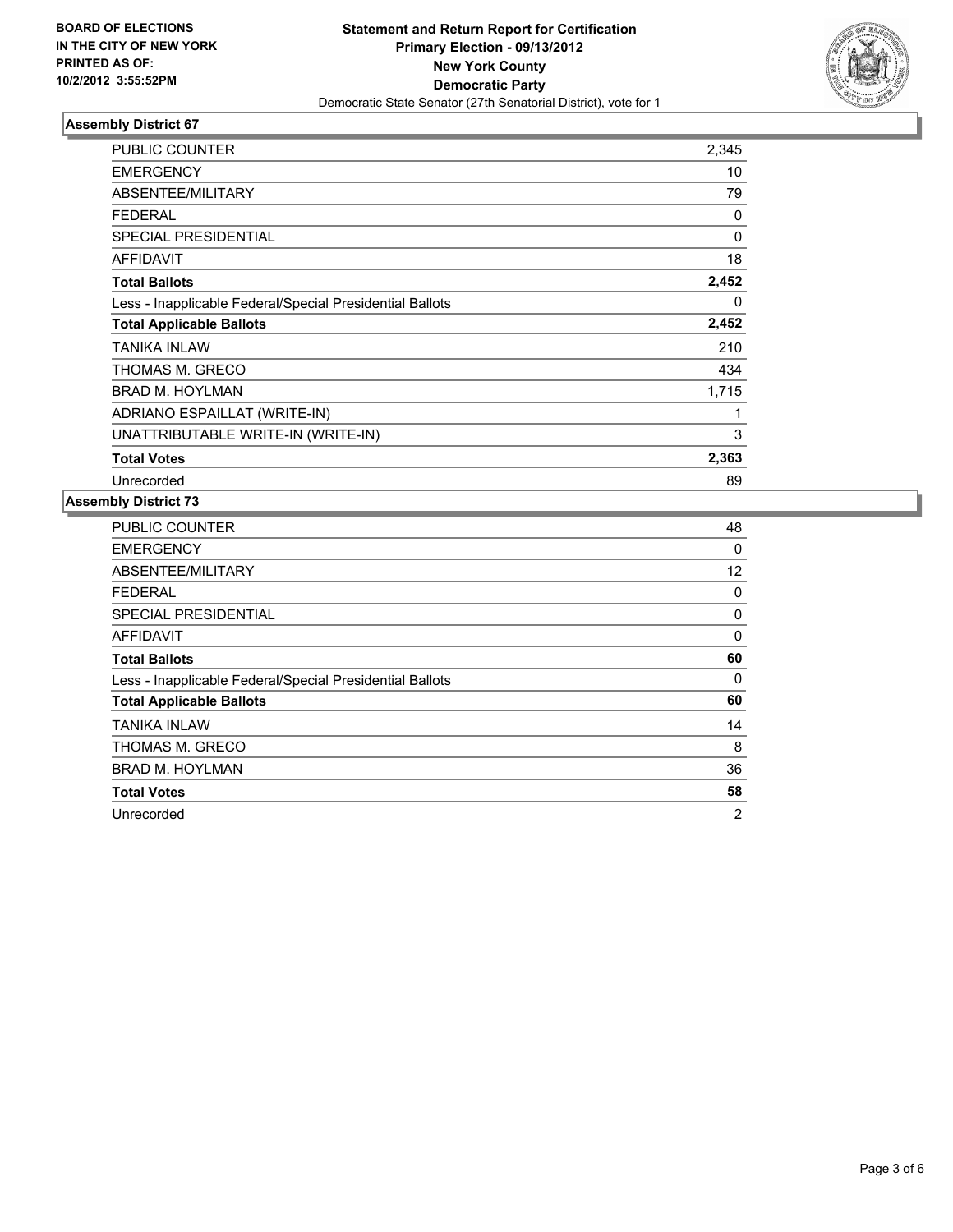

| PUBLIC COUNTER                                           | 3,284        |
|----------------------------------------------------------|--------------|
| <b>EMERGENCY</b>                                         | 0            |
| ABSENTEE/MILITARY                                        | 118          |
| <b>FEDERAL</b>                                           | 0            |
| <b>SPECIAL PRESIDENTIAL</b>                              | $\mathbf{0}$ |
| <b>AFFIDAVIT</b>                                         | 40           |
| <b>Total Ballots</b>                                     | 3,442        |
| Less - Inapplicable Federal/Special Presidential Ballots | 0            |
| <b>Total Applicable Ballots</b>                          | 3,442        |
| <b>TANIKA INLAW</b>                                      | 390          |
| THOMAS M. GRECO                                          | 818          |
| <b>BRAD M. HOYLMAN</b>                                   | 2,097        |
| BEV LEFKOWITZ (WRITE-IN)                                 | 1            |
| CLAUDE WINFIELD (WRITE-IN)                               | 1            |
| FREDDIE FERRER (WRITE-IN)                                | 1            |
| JEANETTE SODIT-KHAN (WRITE-IN)                           | 1            |
| ROFI STEIN (WRITE-IN)                                    | 1            |
| ROSE MENDEZ (WRITE-IN)                                   | 1            |
| UNATTRIBUTABLE WRITE-IN (WRITE-IN)                       | 4            |
| <b>Total Votes</b>                                       | 3,315        |
| Unrecorded                                               | 127          |

| <b>PUBLIC COUNTER</b>                                    | 4,235 |
|----------------------------------------------------------|-------|
| <b>EMERGENCY</b>                                         | 1     |
| ABSENTEE/MILITARY                                        | 173   |
| <b>FEDERAL</b>                                           | 0     |
| <b>SPECIAL PRESIDENTIAL</b>                              | 0     |
| <b>AFFIDAVIT</b>                                         | 40    |
| <b>Total Ballots</b>                                     | 4,449 |
| Less - Inapplicable Federal/Special Presidential Ballots | 0     |
| <b>Total Applicable Ballots</b>                          | 4,449 |
| <b>TANIKA INLAW</b>                                      | 310   |
| THOMAS M. GRECO                                          | 1,223 |
| <b>BRAD M. HOYLMAN</b>                                   | 2,643 |
| EUGENE RHEE (WRITE-IN)                                   | 1     |
| <b>JOSHUA ROGERS (WRITE-IN)</b>                          | 1     |
| UNATTRIBUTABLE WRITE-IN (WRITE-IN)                       | 3     |
| <b>Total Votes</b>                                       | 4,181 |
| Unrecorded                                               | 268   |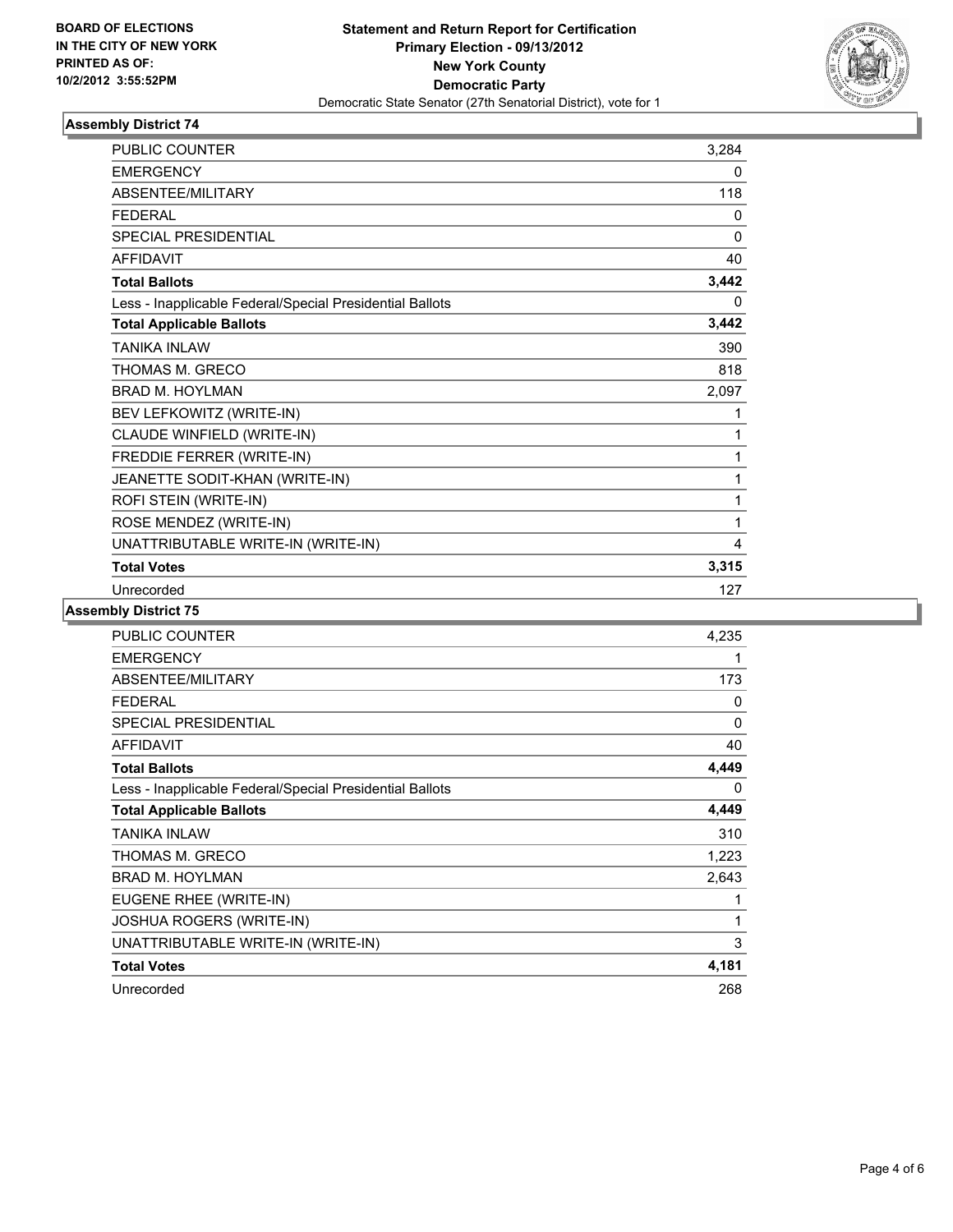

| PUBLIC COUNTER                                           | 0            |
|----------------------------------------------------------|--------------|
| <b>EMERGENCY</b>                                         | 0            |
| ABSENTEE/MILITARY                                        | 0            |
| <b>FEDERAL</b>                                           | 0            |
| SPECIAL PRESIDENTIAL                                     | 0            |
| <b>AFFIDAVIT</b>                                         | <sup>0</sup> |
| <b>Total Ballots</b>                                     | 0            |
| Less - Inapplicable Federal/Special Presidential Ballots | $\Omega$     |
| <b>Total Applicable Ballots</b>                          | 0            |